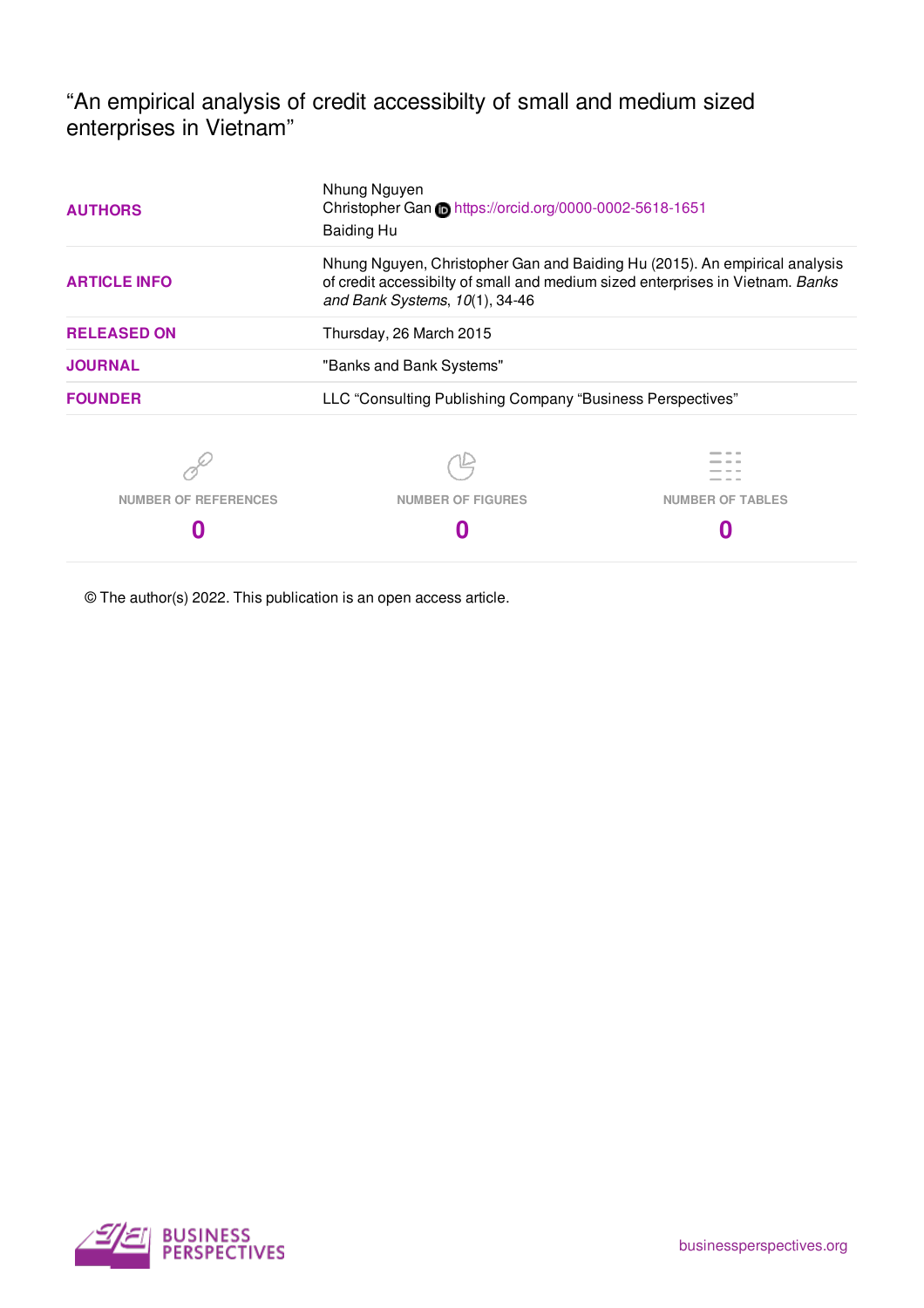# Nhung Nguyen (Vietnam), Christopher Gan (New Zealand), Baiding Hu (New Zealand) An empirical analysis of credit accessibilty of small and medium sized enterprises in Vietnam

# Abstract

In Vietnam, SMEs account for up to 98% of the total number of enterprises. They contribute about 48% to the country's GDP, 20% to export value and provide jobs for 77% of the country's labor force. However, majority of the SMEs are micro enterprises with very limited access to resources such as advanced technology and formal credit, etc. Despite their significant contributions to social and economic development, SMEs are often regarded as "the missing middle" they are usually not the subject of interest for commercial banks while their loans might be too large to borrow from microfinance institutions. This study surveys SMEs credit accessibility, identify the factors that affect their credit access, and the interest rate charged on their loan in Vietnam. Primary data are obtained from a survey of 487 SMEs in Hanoi in June 2013. Logistic regression is used to determine SMEs' ability to access to credit and ordinary least square to estimate the interest rate charged on the SMEs largest loan. The results show owner characteristics, educational level and gender are the most important factors in determining the access to credit, followed by SMEs relationship with banks and customers. With regards to the loan interest rate, the owner characteristics variables are non-significant. The most expensive source of financing is from private money lender, followed by commercial bank loan and microfinance.

**Keywords:** credit accessibility, SME, informal finance, loans, Vietnam. **JEL Classification:** G320, D920.

# **Introduction**

Small and medium sized enterprises (SMEs) play a crucial role in economic development, both in developing and developed countries. The contribution of SMEs to the economy can be seen through the value added every year generated by SMEs such as employment, export participation, poverty alleviation, women empowerment, etc. In low income countries, it is undeniable that most of the enterprises are small scale and their labor force also works mostly for small enterprises. For example, 80-90% enterprises in developing Asia are SMEs and attract 50-80% of total employment (Tambunan, 2008). Many studies have found that SMEs create more jobs than large enterprises (de Kok et al., 2011) because SMEs are labor-intensive (Hobohm, 2001). According to a report from the Association of Southeast Asian Nations (ASEAN) Secretary (2011), in Southeast Asia (SEA), SMEs accounts for more than 92% of total enterprises in all member countries. They also create a significant number of jobs, ranging from 56% in Malaysia to 97% in Indonesia. In terms of contribution to country's Gross Domestic Product (GDP), SMEs make up for 60% GDP in Singapore, 56.63% in Indonesia, and about 20 to 40% in the other SEA countries.

In Vietnam, SMEs account for up to 98% of the total number of enterprises. They contribute about 48% to the country's GDP (MPI, 2012) and 20% to export value (ESCAP, 2011). SMEs provide jobs for 77% of the country's labor force (ESCAP, 2011). However, majority of the SMEs are micro enterprises with very limited access to resources such as advanced technology and formal credit, etc.

Despite their significant contributions to social and economic development, SMEs are often regarded as "the missing middle"  $-$  they are usually not the subject of interest for commercial banks while their loans might be too large to borrow from microfinance institutions. Data collected from SMEs Manufacturing Survey 2009 showed that out of 2654 surveyed SMEs, 37.6% have applied for bank loans while 62.4% applied for informal sources. Of the 997 SMEs that applied for formal loans, 22% reported having problem in obtaining the loan while 40% of the remaining 1657 SMEs that used informal loans chose informal creditors because of flexible payback condition. A report from the Vietnam Ministry of Planning and Investment (2012) also shows that up to 30% of SMEs were unable to access financing while the other 30% can but faced many difficulties.

Given the important role of SMEs in development, their difficulty in financing, the claim that lacks of financing adversely affect their performance. This study surveys SMEs credit accessibility, identifies the factors that affect their credit access, and the interest rate charged on their loan. The study provides a deep insight into the SMEs credit access situation and the results from empirical models will help to enhance SMEs credit accessibility.

The rest of the paper is organized as follows: Section one provides a review of the literature on the determinants of credit accessibility. Section 2 gives the methodology. Section 3 presents empirical results. The final section concludes the paper.

#### 1. Literature review

There are several constraints that impede the performance of SMEs in Vietnam. These constraints include low quality of labor and technology, unfa-

 $\overline{a}$  $©$  Nhung Nguyen, Christopher Gan, Baiding Hu, 2015.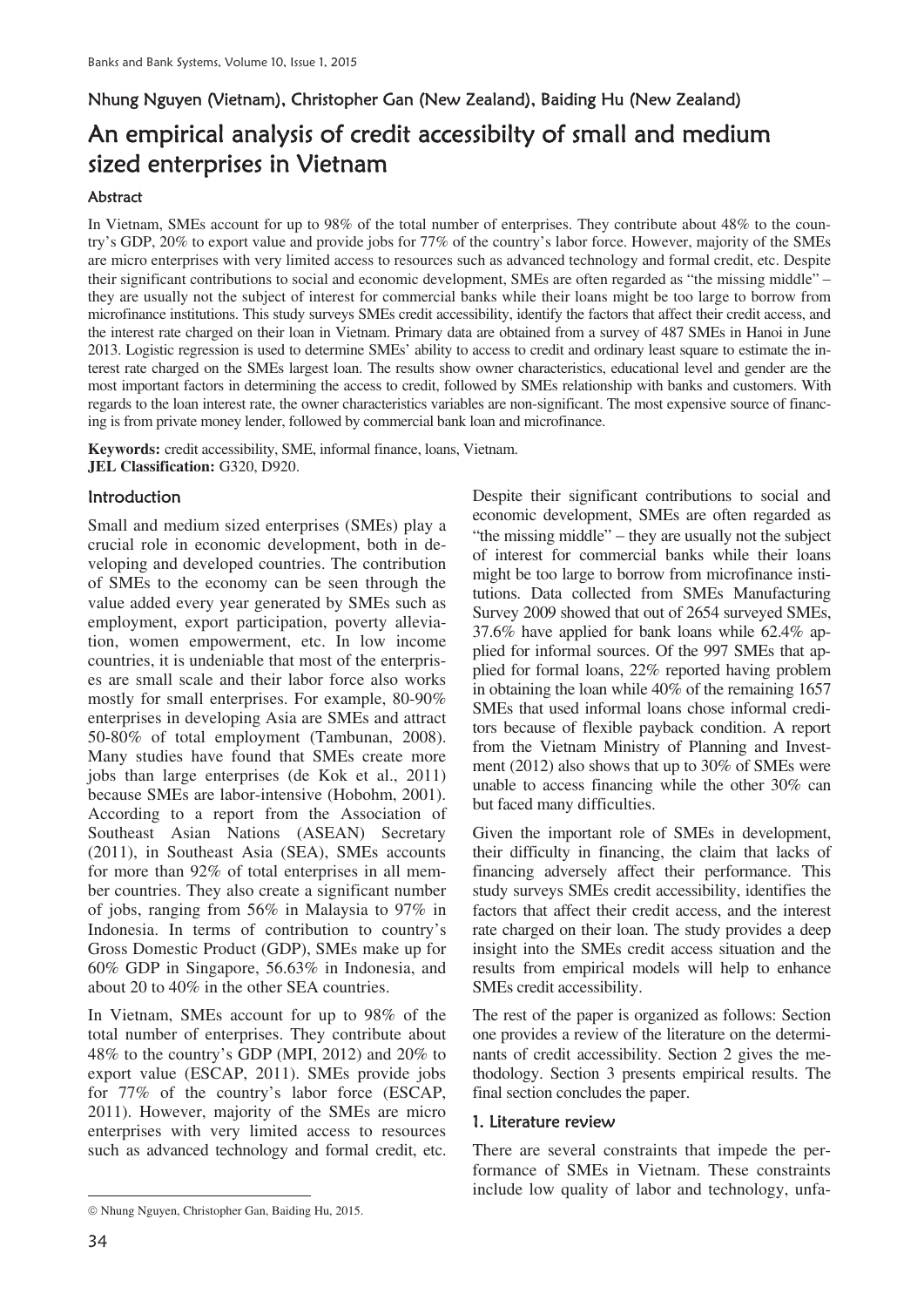vorable business environment, modest capacity of owner/manager, and lack of financing. With regards to low quality of labor and technology, majority of SMEs in Vietnam operate under poor technology and low-skilled labor that result in their low productivity. Furthermore, the business environment in Vietnam remains unfavorable for the development of SMEs, particularly because of institutional and legal barriers. In developing countries such as Vietnam where the quality of institutions is low, SMEs find it very hard to obtain business license and establish their business as they have to go through a lot of procedures as well as regulations. Empirical evidence across countries has confirmed the impact of regulatory burden on SMEs development (Peci, Kutllovci, Tmava & Shala, 2012; Samitowska, 2011). In 2012, Vietnam ranked 99 out of 185 countries and regions on ease of doing business, lagging behind East Asia and Pacific countries as a whole with a ranking of 76. The number of procedures to set up a business in Vietnam was nine in 2011 compared to five in Thailand and four in Malaysia. Similarly, the time required to start a business in Vietnam was 44 days while the latter is 29 and 6, respectively (Doing Business, World Bank Database, 2012).

Further the capacity of SMEs owners/managers is often low. Internal management of Vietnamese SMEs is often underdeveloped, unprofessional and weak that mainly based on the limited and personal experiences of the owners. There is usually no clear distinction between the rights and duties of owners, employers and employees. Most enterprises lack strategies and long-term business plans, and operate with poor trained professional staff (MPI, 2005, p. 16). In a survey conducted by CIEM in 2008, the majority of general education level completed by owners/managers is lower secondary (55%) and professional education level by elementary worker (22.6%). Only 19.8% surveyed owners/managers completed college/university study.

However, the most important factor that impede the performance of SMEs in Vietnam is the lack of capital. SMEs are generally considered as riskier than large firms because they have lower survival rate, larger variance of profitability and growth (OECD, 1998). As a result, they often suffer from credit rationing or higher loan interest rate. In Vietnam, according to a recent research conducted by VCCI, 75% of the SMEs would like to seek bank loans but only about 30% succeeded. Not only is the lending procedure too complicated but the interest rate charged to SMEs is also exorbitantly high. SMEs in Vietnam are in greater disadvantage compare to large enterprise in obtaining capital. For example, the average capital per enterprise was 49 VND billion in 2011 for all enterprises (and 1582 VND billion for state-owned enterprises which are mostly large enterprises) but it was only 18 VND billion for SMEs alone (GSO, 2013).

Previous literature suggests that the determinants of SMEs accessibility to finance can be classified into four groups of variables: owner/manager characteristics; SMEs characteristics; creditworthiness; and network.

**1.1. Owner/manager characteristics.** Small scale firms are mostly managed by owners/managers and their performance depends largely on the management ability of the owners/managers. Therefore, it is no surprise that the owners/managers' education and experience have been found to be strong determinants of credit accessibility. A large number of studies have found owner's education and experience to enhance firm credit access positively, including Coleman (2004b), Fatoki & Odeyemi (2010), Irwin & Scott (2010), Fatoki & Asah (2011), Nofsinger and Wang (2011), and Osei-Assibey, Bokpin & Twerefou (2012). Research on the impact of owners/managers' education and experience on accessibility to finance of SMEs in Vietnam, however, showed mixed results. Rand (2007) found that owner's education is significant but negatively related to credit accessibility because owners with better knowledge are more likely to know if their application will be rejected. Therefore, they choose not to apply for credit in the first place. This observation is consistent with Coleman's (2004a) study. In contrast, Le, Sundar & Nguyen (2006) study showed educational positive influence the owner's probability of obtaining bank loans. Interestingly, this relationship is non-significant in Thanh, Cuong, Dung & Chieu (2011) study.

A set of owners/managers' demographic characteristics such as gender, age, and marital status is often added as controlled variables. In terms of the owner's age, younger owners are considered less risk averse so they are more willing to borrow externally (Coleman, 2004b; Vos, Yeh, Carter & Tagg, 2007). However, owner/manager's age represents experience so young owners might find it harder to borrow formally (Akoten, Sawada & Otsuka, 2006) and they might not apply for bank loans because they assume their application would be rejected (Coleman, 2004a). Second, the literature on gender and entrepreneur revealed that women are likely to face significantly more difficulty in obtaining finance than men. They face higher probability of being credit rationed (Drakos & Giannakopoulos, 2011; Muravyev, Talavera, & Schäfer, 2009), pay higher interest rate (Muravyev et al., 2009), obtain less amount of the loans to start their business and use less institutional finance (Sara & Peter, 1998) but more informal/microfinance (Akoten et al., 2006). On the other hand, some studies claimed that women in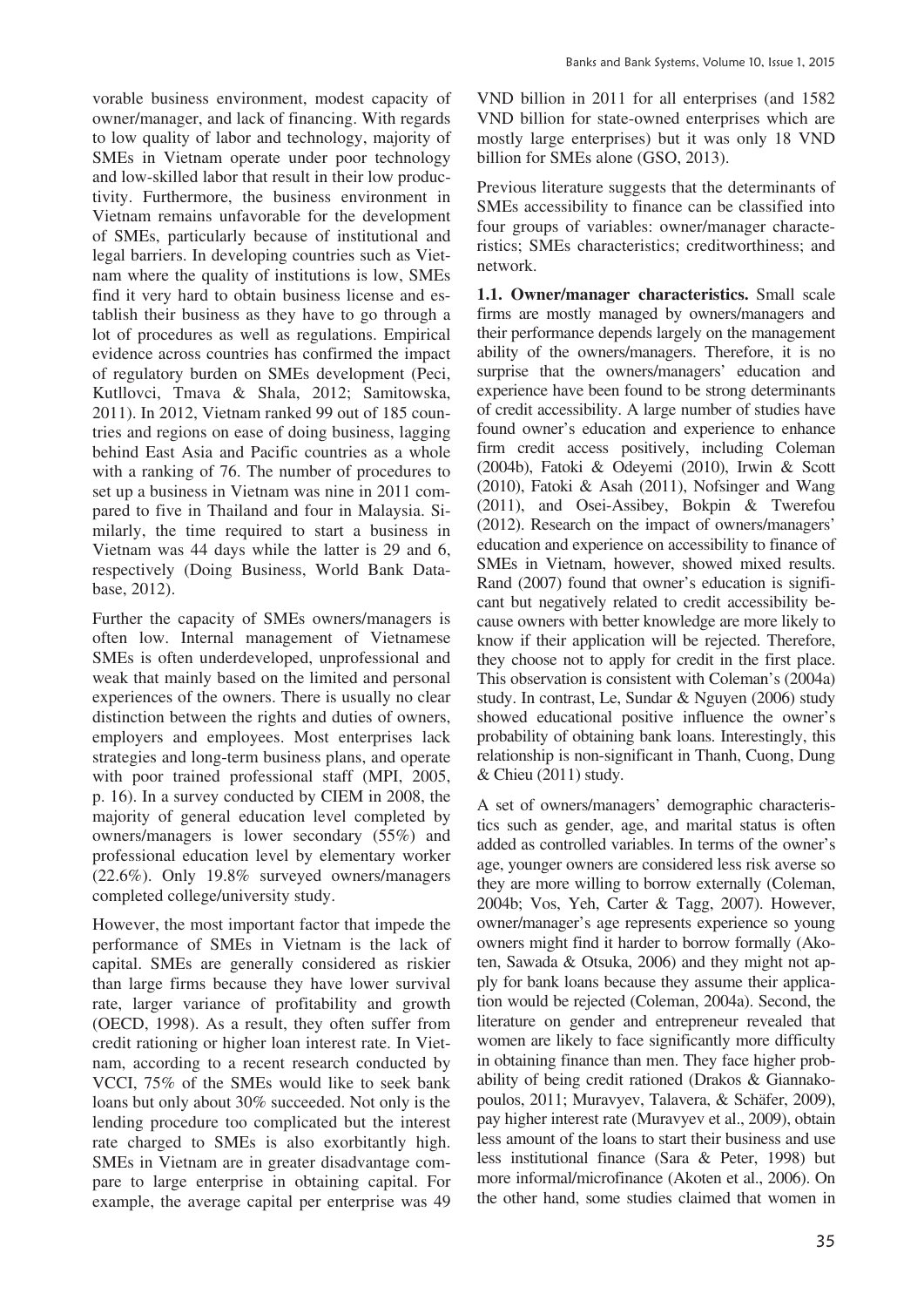the business world are better educated and more talented than men so they can borrow more from formal sources (Yaldiz, Altunbas & Bazzana, 2011) or there is no gender difference in financial accessibility (Fatoki & Asah, 2011; Harrison & Mason, 2007) and in some studies, women were found to have an advantage in obtaining formal loans and rely less on informal loans. With regards to the SMEs in Vietnam, Rand's (2007) finding is consistent with the former view, while Thanh et al. (2011) supports the latter.

**1.2. SMEs characteristics.** SMEs share some common characteristics that differentiate their credit accessibility from large firms. The first and most frequently cited characteristic is firm size (which is often proxied by number of employees or sales). SMEs are characterized as the "missing middle" because on one hand, for banks, the amount lend to SMEs is too small to offset transaction and screening cost (Shinozaki, 2012). On the other hand, the loan might be too large for the borrowers to borrow from microfinance institutions (DALBERG, 2011). Hernández-Cánovas and Martínez-Solano's (2010) study reported that small sized enterprises bear higher cost of debt than medium sized enterprises because asymmetric information is reduced when the firms become larger. Drakos & Giannakopoulos (2011) argued that firm size can signal loan repayment ability; therefore, small firms are more likely to be credit rationed. Similarly, in a study of credit constraints in four African countries, Bigsten et al. (2003) suggested that firm size is a strong determinant in obtaining credit with the probability of success of 31%, 20%, and 13% for micro, small, and medium sized firms, respectively, as compared to large firms. Another study by Hainz and Nabokin (2013) that covers 23 countries in the EU and Asia test the determinants of access to credit across different firm sizes. The authors' result suggest that small firms have 6 percent point lower probability of demanding external finance than larger firms, indicating that small firms rely more on internal finance or have less credit demand than large firms. For the case of Vietnam, the current literature supports that firm size is positively associated with accessibility to bank loan (Le, 2012; Malesky & Taussig, 2009; Nguyen & Ramachandran, 2006; Rand, 2007) and negatively with interest rate (Menkhoff, Neuberger, & Suwanaporn, 2006).

Together with firm size, firm age has also been widely recognized as a significant determinant of accessibility to financing. Young firms often face difficulties in obtaining external finance because of informational disparities (Hernández-Cánovas & Martínez-Solano, 2010; Kira & He, 2012), more difficulty to monitor (Byiers, Rand, Tarp, & Bentzen, 2010) and inexperience (Akoten et al., 2006). Result on the impact of firm age on credit accessibility for SMEs in Vietnam is mixed. Thanh et al. (2011) study showed a positive

relationship while it was non-significant in Malesky & Taussig (2009) study. In terms of ownership types, government-owned firms are believed to be able to access finance from development banks or publicowned banks (Beck, Demirgüç-Kunt, & Maksimovic, 2008), face fewer problem with collateral requirement and paperwork bureaucracy (Demirgüç-Kunt & Levine, 2005) whereas private-owned firms are more likely to be credit rationed (Drakos & Giannakopoulos, 2011). Private enterprises face significant constraints in terms of collateral requirement to access credit. In addition to firm size, age and ownership types, previous studies also include sector and export as dummy variables to test whether there is a difference in accessibility to finance in different sectors of the economy and between export and non-export enterprises. For instance, Kira & He (2012) indicated that firms in the industry sector can obtain debt finance much easier than other sectors in Tanzania. In contrast, Mulaga's (2013) study indicated that manufacturing sector is more likely to use external finance than services and industry sector in Malawi. Beck et al. (2008), however, found no difference in debt financing across sectors. With regard to SMEs in Vietnam, Le (2012) found that firms in the service sector, followed by some manufacturing industries have a higher probability to succeed in obtaining bank loans. However, Vietnamese firms participating in export experienced difficulties to access credit as suggested in Thanh, Cuong, Dung, & Chieu's (2011) study.

**1.3. Creditworthiness.** Collateral serves as a means to reduce asymmetric information and moral hazard in asset-based lending (Mac AnBhaird & Lucey, 2010). Bester (1987) argued that collateral signals firm's level of risk because only low risk borrowers are willing to pledge high amount of collateral. The lack of collateral is among the major barrier to access bank finance (Shinozaki, 2012). Empirical studies have proven that collateral increase accessibility to institutional finance (Fatoki & Asah, 2011; Fatoki & Odeyemi, 2010; Kira & He, 2012), long term debt finance (Bougheas, Mizen, & Yalcin, 2006), and also credit access in general (Malesky & Taussig, 2009). Malesky & Taussig (2009) used Certificate of Land Use Right (CLUR) in Vietnam as a proxy for collateral and found that having CLUR indeed increases the ability to access to credit. Rand (2007) found opposing result whereby collateral is significant and positively correlated to interest rate, suggesting the influence of "policy lending" in the country credit market.

In addition to collateral, quality of financial information disclosed by firms is also one of the important determinants of accessibility to finance. According to Timo Baas Mechthild (2006), SMEs do not have much incentive to invest in publishing detailed finan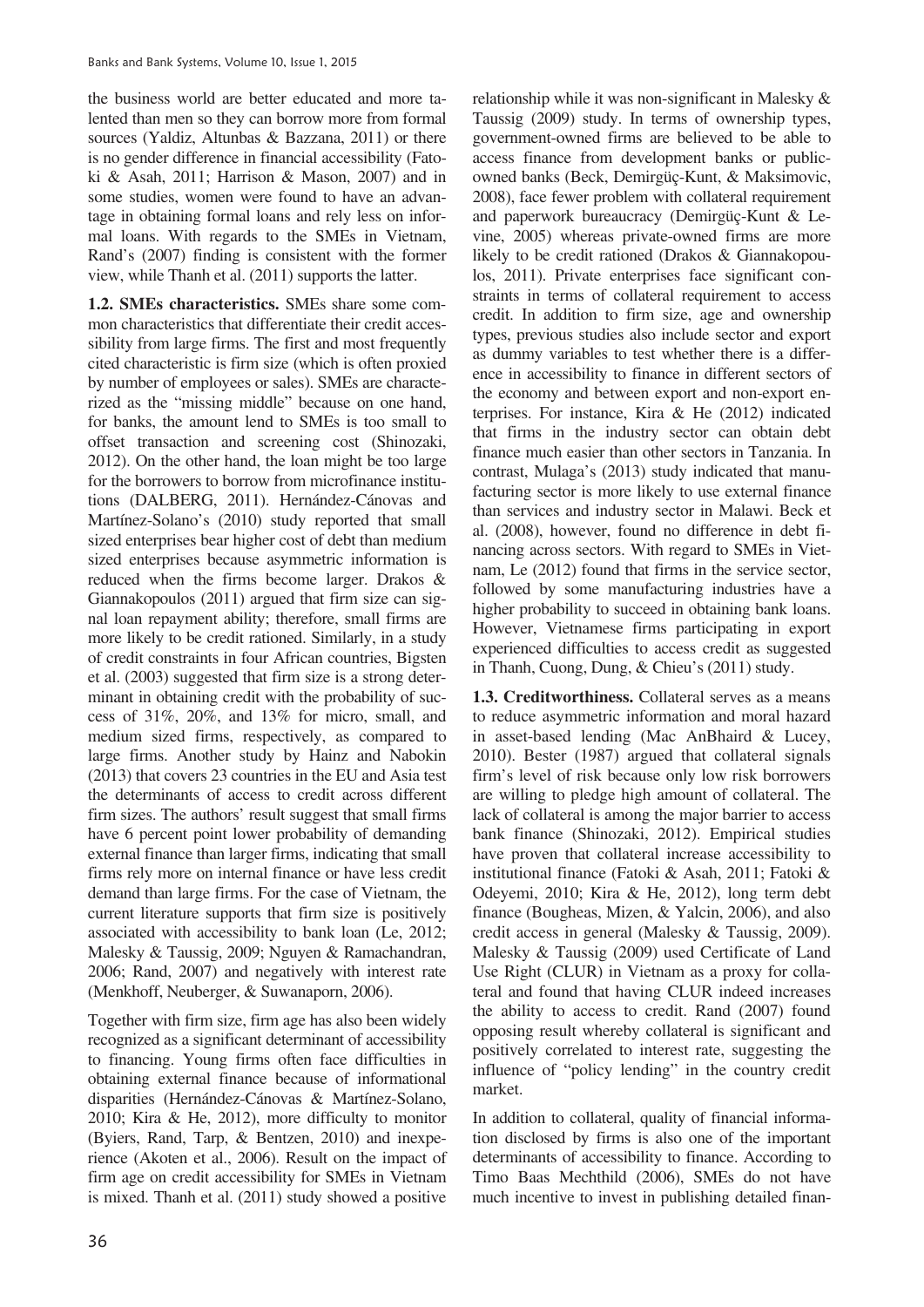cial statements because legal accounting requirements are low; hence, banks are not willing to lend to them. However, financial statements issued by firms can be used to evaluate future performance and therefore determine whether borrowers are able to repay the interest and principal (Kira & He, 2012, p. 115; Mulaga, 2013; Osei-Assibey et al., 2012; Safavian & Wimpey, 2007). Furthermore, Drakos & Giannakopoulos (2011) added that externally audited financial statement decreases the likelihood of being credit rationed which supports Shinozaki's (2012) result. Le (2012) found that for small businesses in Vietnam, having financial statement audited is beneficial to obtain bank loans but it is not significant for larger enterprises.

**1.4. Networks.** Networks play a crucial role, especially in relationship lending. Study on relationship lending emphasizes the role of trust on accessibility to credit in SMEs. According to Moro & Fink (2013), loan manager's trust on firm will reduce credit constraints and increase accessibility to credits (Atieno, 2009). It is widely agreed that networks are considered as an effective tool to overcome asymmetric information (Dabla-Norris & Koeda, 2008; Fraser, Bhaumik, & Wright, 2013; Safavian & Wimpey, 2007; Shane & Cable, 2002). Long term relationships enable creditors to punish firms using fund ineffectively by cutting off future loan (Fraser et al., 2013). It also helps firms to borrow at lower rates and pledge less collateral (Berger & Udell, 1995; Degryse & Van Cayseele, 2000; Uzzi, 1999). Hernández-Cánovas and Martínez-Solano (2010) found that relationships with banks help European SMEs access debt more easily but SMEs bear higher interest rate if they keep relationship with only one bank rather than two banks.

However, networks or relationships appear to be more important to obtain informal finance and venture capital. Unlike formal creditors, informal creditors do not rely much on official information disclosed by firms such as financial statements or business plans but on informal information acquired through business relationship with borrowers (Dabla-Norris & Koeda, 2008; Safavian & Wimpey, 2007). Moreover, networks with lenders, connections with other enterprises and business associations also help to promote access to financial services (Atieno, 2009).

Few studies on SMEs in Vietnam have attempted to understand the relationship between network and accessibility to bank finance. Specifically, Nguyen & Ramachandran (2006) and Rand (2007) found that firms having borrowing relationship with banks previously are able to borrow at lower interest rate and a higher probability to obtain loan again. In Le, Sundar, & Nguyen's (2006, pp. 222-223) study, firms that have networks with managers of other firms, with friends and relatives find it easier to borrow from banks. On the other hand, networks with government officials have negative effect on accessibility to bank

finance, suggesting that these firms can access to aid money and government official programs. This finding, however, contradicts Malesky & Taussig's (2009) result where political connections strongly increased the probability of firms to obtain bank loans.

# 2. Methodology

**2.1. Data.** Data for analysis were collected from a survey of 700 SMEs in Hanoi in June, 2013. The questionnaire was pretested on a random sample of 10 SME's owners/managers in Hanoi. The respondents were encouraged to comment on any questions or statements they thought were ambiguous or unclear. Some minor wording modifications to the questionnaire were made as a result of this process. The final version of the questionnaire was then delivered to SMEs premises. SMEs owners or financial managers were asked to fill the questionnaire. Of the total 700 questionnaires that were delivered, 487 returned responses were usable.

Of the total 487 responses, 211 SMEs borrowed at least a loan while 276 SMEs did not borrow in 2012. However, some SMEs did not borrow simply because they did not need to (i.e., they had enough capital). Therefore, we excluded 158 SMEs that did not borrow from the model. The final data set for the model includes 211 SMEs that borrowed and 117 SMEs that were in need of a loan but did not get one, yielding a total of 328 observations.

*2.1.1. Empirical models.* For many commodities and services, the individual's choice is discrete and traditional demand theory has to be modified to analyze such a choice (Ben-Akiva and Lerman, 1985; Kim, Widdows and Yilmazer, 2005). Models for determining discrete choice such as whether an individual purchase a house or does not purchase a house is known as a qualitative choice model. If the random term is assumed to have a logistic distribution, then the decision to purchase or not purchase a house represents a standard binary logit model. However, if it is assumed that the random term is normally distributed, then the model becomes the binary probit model (Maddala, 1993; Greene, 2000).

The logit model is applied in this study to determine what factors affect the SMEs ability to access credit when they need to borrow (from any sources such as commercial banks, microfinance, friends/relatives, trade credit, etc.). Since the nature of the dependent variable (denoted as borrow versus not borrow) is binary, logistic estimation is used. In this study, we choose logit model because of its simplicity. The model is estimated by the maximum likelihood method used in the STATA software.

The parametric functional form of the logit model with the binary dependent variable can be written as follows: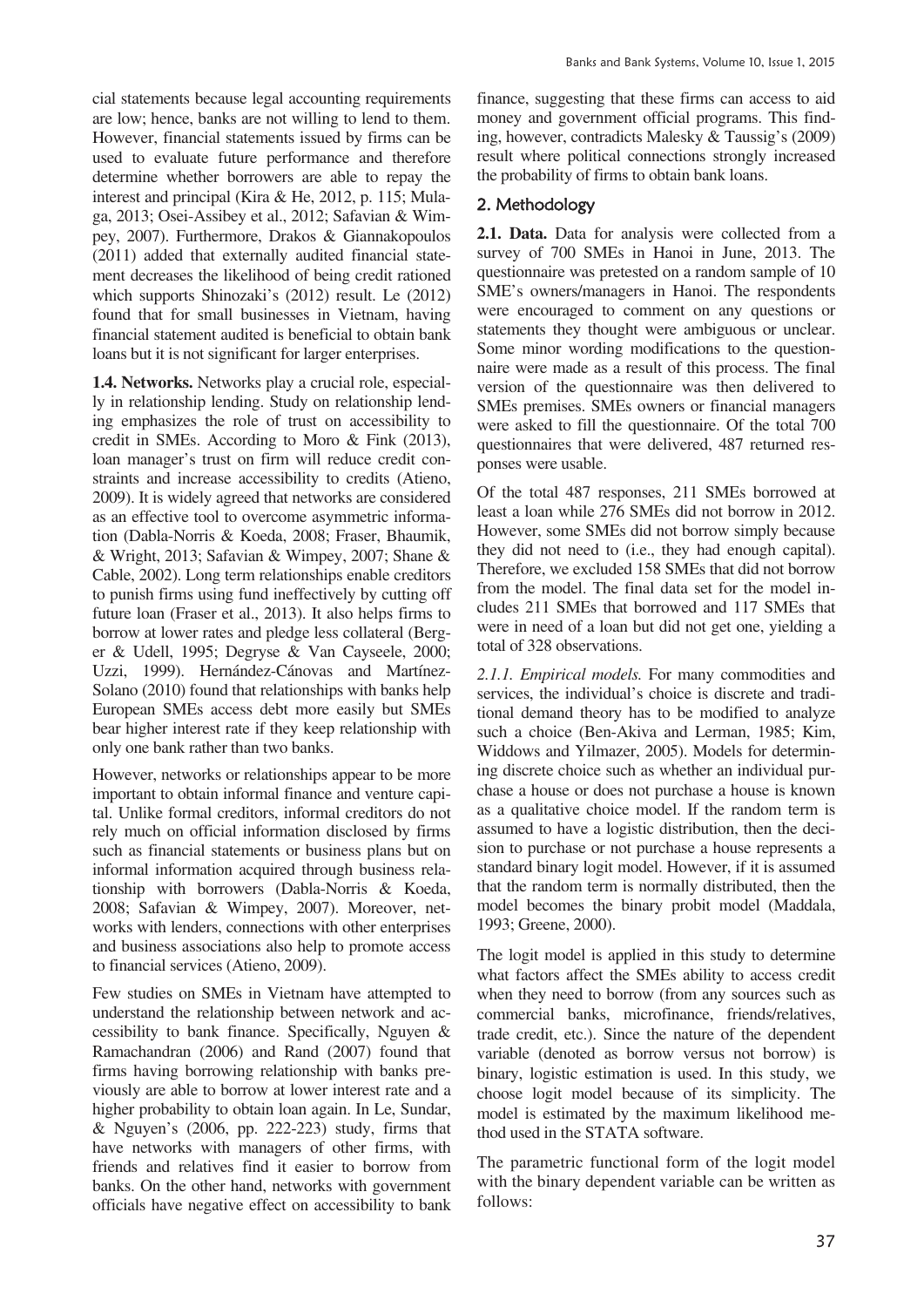*Borrow*<sub>it</sub> = *married*<sub>it</sub> + *gender*<sub>it</sub> + *age*<sub>it</sub> + *bachelor*<sub>it</sub> + *owner*\_*exp*<sub>it</sub> + *firm\_age*<sub>it</sub> + *size* 2012<sub>it</sub> +  $+$  *sector* 2  $\frac{1}{2}$  *i* + *sector* 3  $\frac{1}{2}$  *i* + *export*<sub>*it*</sub> + *combank\_nw*<sub>*it*</sub> + *socbank\_nw*<sub>*it*</sub> + *friend\_nw*<sub>*it*</sub> + +  $\textit{customer\_nw}_{ii} + \textit{acc\_book}_{ii} + \varepsilon_i$ . (1)

The discrete dependent variable, borrow is based on the question asked in the mail survey: ''Did you borrow any loan in 2012?'' The following factors such as marital status, age, gender, number of years in business, number of years business establishment, number of employees, types of economic sector, duration of loans, mode of loan payment, total value of loan, purpose of loan, collateral, loan assistance, sources of loan, networks and accounting record book were hypothesized to influence the respondent's decision to borrow. For example, as the respondent's age increases, does the probability of borrowing decrease? The variables used in the empirical model are defined in Table 1.

| Name         | Description                                                                                        |
|--------------|----------------------------------------------------------------------------------------------------|
| married      | Dummy variable taking value of 1 if owner is married, 0 otherwise                                  |
| gender       | Dummy variable taking value of 1 if owner is male, 0 otherwise                                     |
| age          | Dummy variable taking value of 1 if owner is younger than 40 and 0 otherwise                       |
| bachelor     | Dummy variable taking value of 1 if owner has at least a bachelor degree or higher and 0 otherwise |
| owner_exp    | Number of years owner has been doing business                                                      |
| firm_age     | Number of years of establishment                                                                   |
| size2012     | Number of employees in 2012                                                                        |
| sector2      | Dummy variable taking value of 1 if SME is in manufacturing sector, 0 otherwise                    |
| sector3      | Dummy variable taking value of 1 if SME is in service sector, 0 otherwise                          |
| export       | Dummy variable taking value of 1 if the firm has direct export, 0 otherwise                        |
| short term   | Dummy variable taking value of 1 if the loan duration is less than 1 year, 0 otherwise             |
| long_term    | Dummy variable taking value of 1 if the loan duration is more than 5 years, 0 otherwise            |
| Monthly_paid | Dummy variable taking value of 1 if interest payment mode is monthly, 0 otherwise                  |
| loan amount  | Total value of the loan in thousand VND                                                            |
| loan_purpose | Dummy variable taking value of 1 if the loan purpose is for a new investment project, 0 otherwise  |
| collateral   | Dummy variable taking value of 1 if the loan is collateralized, 0 otherwise                        |
| loan assist  | Dummy variable taking value of 1 if SMEs received any assistance to obtain the loan, 0 otherwise   |
| bank         | Dummy variable taking value of 1 if the loan borrowed from a commercial bank                       |
| micro        | Dummy variable taking value of 1 if the loan borrowed from a microfinance institution              |
| moneylender  | Dummy variable taking value of 1 if the loan borrowed from a money lender                          |
| friend       | Dummy variable taking value of 1 if the loan borrowed from friends/relatives                       |
| combank nw   | Network with commercial bank, on scale from $0 =$ "Not at all" to $5 =$ "very extensive"           |
| socbank nw   | Network with social bank, on scale from $0 =$ "Not at all" to $5 =$ "very extensive"               |
| friend nw    | Network with friends/relative, on scale from $0 =$ "Not at all" to $5 =$ "very extensive"          |
| customer nw  | Network with customers, on scale from $0 =$ "Not at all" to $5 =$ "very extensive"                 |
| acc book     | Dummy variable taking value of 1 if SME has an accounting book, 0 otherwise                        |

Table 1. Variable description

In Table 2, we report the pairwise correlation of the independent variables used in the model. The result shows no statistically significant correlation at more than 0.55. We also ran the model using Ordinary Least Square method to calculate variance inflation factor (VIF). The result (not reported here but available upon request) shows that the average VIF was 1.39 with the highest VIF being 1.77. Our model did not suffered from multicollinearity.

**2.2. Descriptive statistics.** Table 3 summarizes the mean statistics of the variables used in the model for all SMEs and the borrower/non-borrower group. The table shows the borrower group included significantly younger, more experienced owners, had longer years of establishment, larger size, more prevalent accounting book and more extensive networks with bank.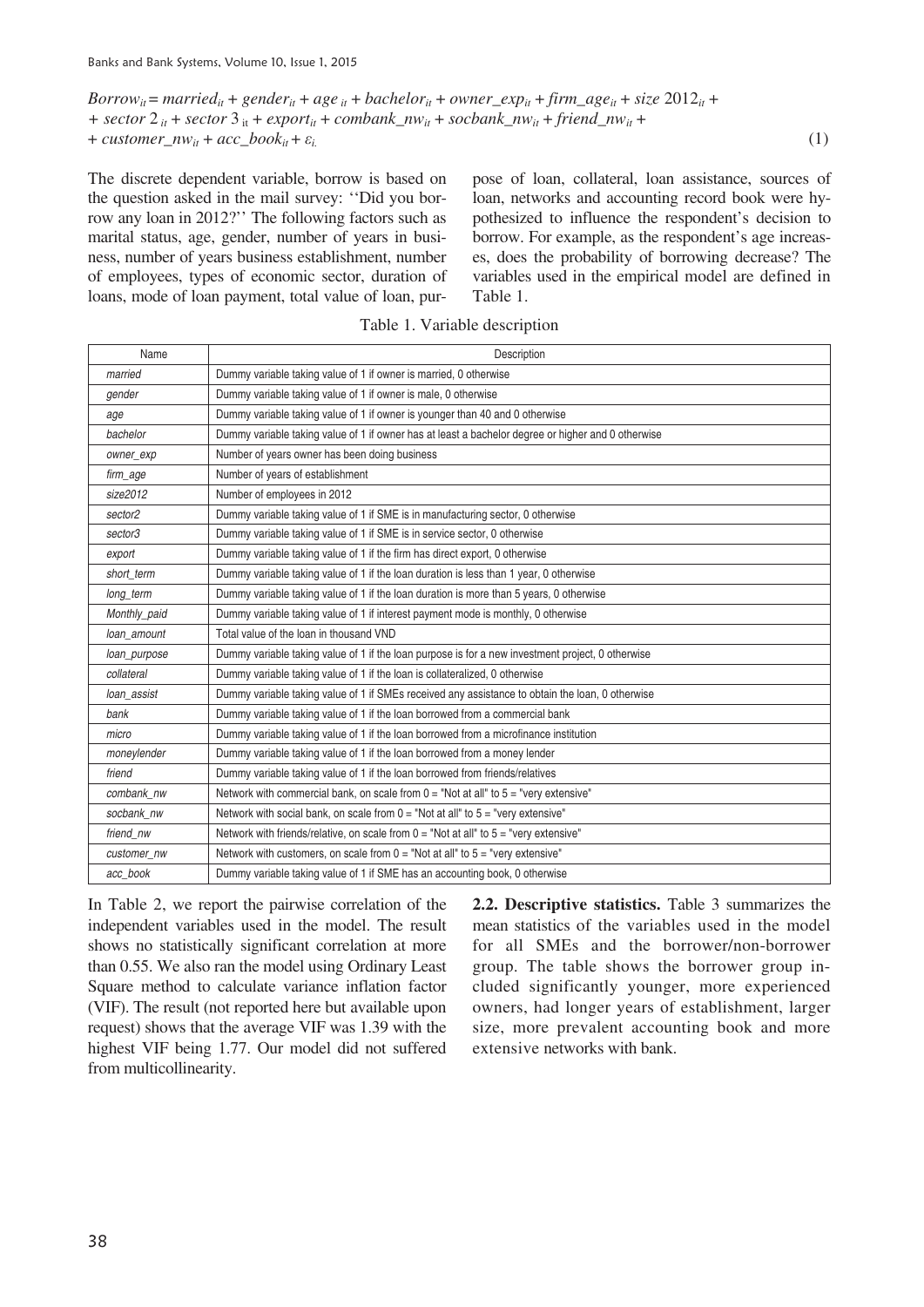|             | married   | gender    | age       | bachelor  | owner_exp | firm_age  | size 2012  | sector 2   | sector 3 | export    | Combank_nw | Socbank_nw | Friend nw | Customer_nw | Acc_book |
|-------------|-----------|-----------|-----------|-----------|-----------|-----------|------------|------------|----------|-----------|------------|------------|-----------|-------------|----------|
| married     |           |           |           |           |           |           |            |            |          |           |            |            |           |             |          |
| gender      | $-0.0121$ |           |           |           |           |           |            |            |          |           |            |            |           |             |          |
| age         | $-0.176*$ | $-0.138*$ |           |           |           |           |            |            |          |           |            |            |           |             |          |
| bachelor    | $-0.0595$ | $0.1650*$ | 0.0003    |           |           |           |            |            |          |           |            |            |           |             |          |
| owner_exp   | $0.1196*$ | $0.1439*$ | $-0.517*$ | $-0.0207$ |           |           |            |            |          |           |            |            |           |             |          |
| firm_age    | 0.0718    | 0.0248    | $-0.345*$ | $-0.0004$ | $0.4632*$ |           |            |            |          |           |            |            |           |             |          |
| size2012    | 0.0174    | 0.077     | $-0.0873$ | $0.2045*$ | $0.1979*$ | $0.3800*$ |            |            |          |           |            |            |           |             |          |
| sector2     | 0.0326    | $0.1063*$ | $-0.096*$ | $0.0987*$ | $0.1350*$ | $0.1522*$ | $0.3160*$  |            |          |           |            |            |           |             |          |
| sector3     | $-0.097*$ | 0.0102    | $0.1320*$ | 0.0185    | $-0.0525$ | $-0.0854$ | $-0.0816$  | $-0.3919*$ |          |           |            |            |           |             |          |
| export      | $-0.0042$ | 0.0415    | $-0.0721$ | $0.1759*$ | 0.0688    | $0.1683*$ | $0.1397*$  | $0.1188*$  | $-0.075$ |           |            |            |           |             |          |
| combank_nw  | 0.0042    | 0.0799    | $-0.176*$ | $0.2450*$ | $0.1761*$ | $0.1651*$ | $0.2093*$  | $0.1188*$  | $-0.037$ | $0.1641*$ |            |            |           |             |          |
| socbank_nw  | $-0.0572$ | 0.0373    | $-0.121*$ | $0.1291*$ | $0.1627*$ | 0.0673    | 0.0882     | 0.0357     | 0.0155   | $0.1300*$ | $0.5385*$  |            |           |             |          |
| friend_nw   | 0.0301    | 0.0199    | $-0.0089$ | $-0.0271$ | 0.0259    | $-0.0806$ | $-0.1298*$ | $-0.0201$  | 0.0293   | $-0.004$  | $0.2264*$  | $0.1981*$  |           |             |          |
| customer_nw | $-0.0123$ | 0.06      | $-0.017$  | 0.0347    | 0.0513    | 0.0222    | $-0.0309$  | $-0.0384$  | 0.0272   | $-0.045$  | $0.2357*$  | $0.2290*$  | $0.3735*$ |             |          |
| acc_book    | 0.0774    | 0.2371'   | $-0.124*$ | $0.4129*$ | 0.0754    | 0.0133    | $0.1720*$  | $0.1090*$  | $-0.061$ | $0.1118*$ | $0.1905*$  | $0.1186*$  | $-0.0523$ | $-0.0084$   |          |

# Table 2. Pairwise correlations

# Table 3. Descriptive statistics of the respondents

| Variables    | All    | <b>Borrowers</b> | Non-borrowers | T-Test       |
|--------------|--------|------------------|---------------|--------------|
| Observations | 328    | 211              | 117           |              |
| married      | 0.867  | 0.858            | 0.881         | 0.584        |
| gender       | 0.726  | 0.763            | 0.661         | $-1.997**$   |
| age          | 0.605  | 0.517            | 0.763         | 4.4994***    |
| bachelor     | 0.742  | 0.755            | 0.720         | $-0.6829$    |
| owner_exp    | 10.662 | 11.684           | 8.826         | $-4.3521***$ |
| firm_age     | 6.379  | 7.264            | 4.788         | $-4.1547***$ |
| size2012     | 28.170 | 37.033           | 12.246        | $-4.5551***$ |
| sector2      | 0.194  | 0.241            | 0.110         | $-2.8992***$ |
| sector3      | 0.418  | 0.368            | 0.508         | 2.4967***    |
| export       | 0.100  | 0.104            | 0.093         | $-0.3054$    |
| combank_nw   | 2.458  | 2.835            | 1.780         | $-5.3276***$ |
| socbank_nw   | 1.242  | 1.344            | 1.059         | $-1.6675**$  |
| friend_nw    | 3.391  | 3.358            | 3.449         | 0.4693       |
| customer_nw  | 3.861  | 3.840            | 3.898         | 0.2981       |
| acc_book     | 0.882  | 0.910            | 0.831         | $-2.1628**$  |

Note: *T*-statistic comparing the mean difference between borrower and non-borrower group. \*\*\*, \*\*, \* indicate significance level at 1%, 5%, 10%.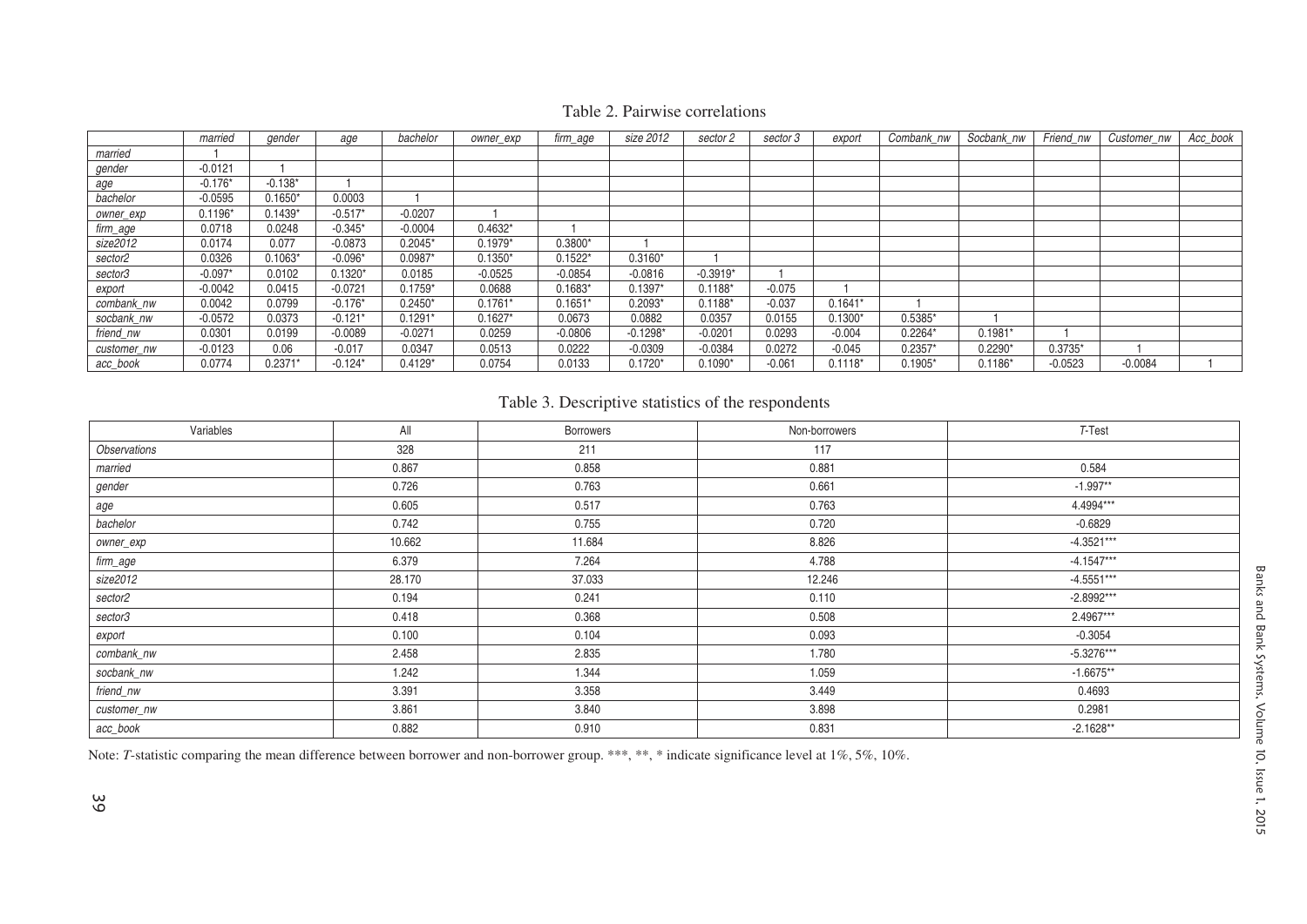**2.3. Determinants of interest rate charged for the loan borrowed in 2012.** The interest rate model follows Petersen & Rajan (1994), Uzzi (1999), and Rand (2007) studies and is given as follows:

Where, indexes firm  $i$ .  $ITR<sub>i</sub>$  = interest rate for the largest loan the firms borrowed in 2012. OWNER $_i = a$  set of variables representing owner's/manager's characteristics, including age, gender, marital status, educational level, and experiences in doing business. FIRM*<sup>i</sup>* = a set of variables representing the firm's characteristics, including firm age; number of employees (proxy for firm's size); a dummy variable for sector which equals to 1 if the firm is in either industry, trade or services, 0 otherwise; a dummy variable equals to 1 if firm exports, 0 otherwise.  $LOAN_i = a$  set of variables representing loan characteristics, including collateral dummy which equals to 1 if the loan required collateral and 0 otherwise; amount of the loan; duration of the loan; a dummy variable which equals to 1 if the mode of interest payment was monthly; and a dummy which equals to 1 if the loan purpose was to finance new investment project.  $RELATION<sub>i</sub> = a dummy which$ equals to 1 if SMEs received any assistance to obtain the loan and 0 otherwise. SOURCE $_i$  = a set of dummy variables representing sources of finance, including bank finance, microfinance, money lenders, friends/relatives, and others,  $e_i$  = error term.

The mean statistics of the SMEs largest loan borrowed in 2012 classified by sources of financing is reported in Table 4. The table clearly displays a large variance

in the interest rate charged by different lenders with the highest cost from private money lender and the lowest from friends/relatives. The difference between the commercial bank and microfinance loan interest rate is marginal. In terms of loan amount, commercial banks were the biggest lenders, followed by private money lenders. The mean of all microfinance loans was very high but it was caused by one outlier, i.e. one state-owned SME was able to borrow up to 90 billion VND from microfinance institutions. Interestingly, none of the loans borrowed from friends/relatives required collateral while the percentage of collateralized loans was 90% for commercial banks and 75% for microfinance. In addition, commercial bank loan required the most assistance to obtain (42.8%). The mode of interest payment variable indicates that paying loan interest every month is the main method (68.5% for commercial bank, 75% for microfinance, 80% for private money lender, and 53.8% friends/relative loans).

Finally, in terms of the length of loans, Table 4 shows that most of the loans were made in short term or medium term across different lenders, especially from the informal sources. For example, 80% of the loans provided by private money lenders and 64.3% from friends/relatives were short term. For commercial bank loans, 48% was short term and 42.8% was medium term. The microfinance loan is a special case in which medium (41.7%) and long terms were dominant  $(33.3\%)$ .

|                            | Commercial banks | Micro finance | Private money lenders | Friends/relatives |
|----------------------------|------------------|---------------|-----------------------|-------------------|
| Interest rate              | 14.992           | 14.167        | 21.250                | 8.125             |
| Short_term                 | 0.480            | 0.250         | 0.80                  | 0.643             |
| Medium term                | 0.428            | 0.417         | 0.2                   | 0.25              |
| Long_term                  | 0.092            | 0.333         | 0                     | 0.107             |
| monthly_paid               | 0.684            | 0.750         | 0.80                  | 0.538             |
| loan_purpose               | 0.289            | 0.250         | 0.40                  | 0.107             |
| loan amount                | 4.434.852.0      | 385.273.73    | 1.288.000.0           | 742.857.1         |
| collateral                 | 0.901            | 0.750         | 0.500                 |                   |
| loan_assist                | 0.428            | 0.250         | 0.200                 | 0.393             |
| <i><b>Observations</b></i> | 152              | 12            | 10                    | 28                |
| Percent                    | 72.04            | 5.69          | 4.74                  | 13.27             |

# Table 4. Mean statistics of the largest loan characteristics

Note: Short term  $( \leq 1$  year); medium term  $(1-5$  years); long term  $( > 5$  years).

# 3. Empirical results

**3.1. Determinants of SMEs credit accessibility**  Result of the logistic estimation for the determinants of credit accessibility for SMEs and marginal effect is presented in Table 5. The statistically significant factors affecting the SMEs' ability to borrow include gender and education level of the owners/managers, firm size, sector, and network with banks and customers.

Table 5. Result of the logistic estimation of credit accessibility determinants

| <b>Borrow</b>         | Coefficient | Robust standart, error, | Marginal effect<br>dv/dx |  |  |  |  |  |
|-----------------------|-------------|-------------------------|--------------------------|--|--|--|--|--|
| Owner characteristics |             |                         |                          |  |  |  |  |  |
| age                   | $-0.355$    | 0.331                   | $-0.064d$                |  |  |  |  |  |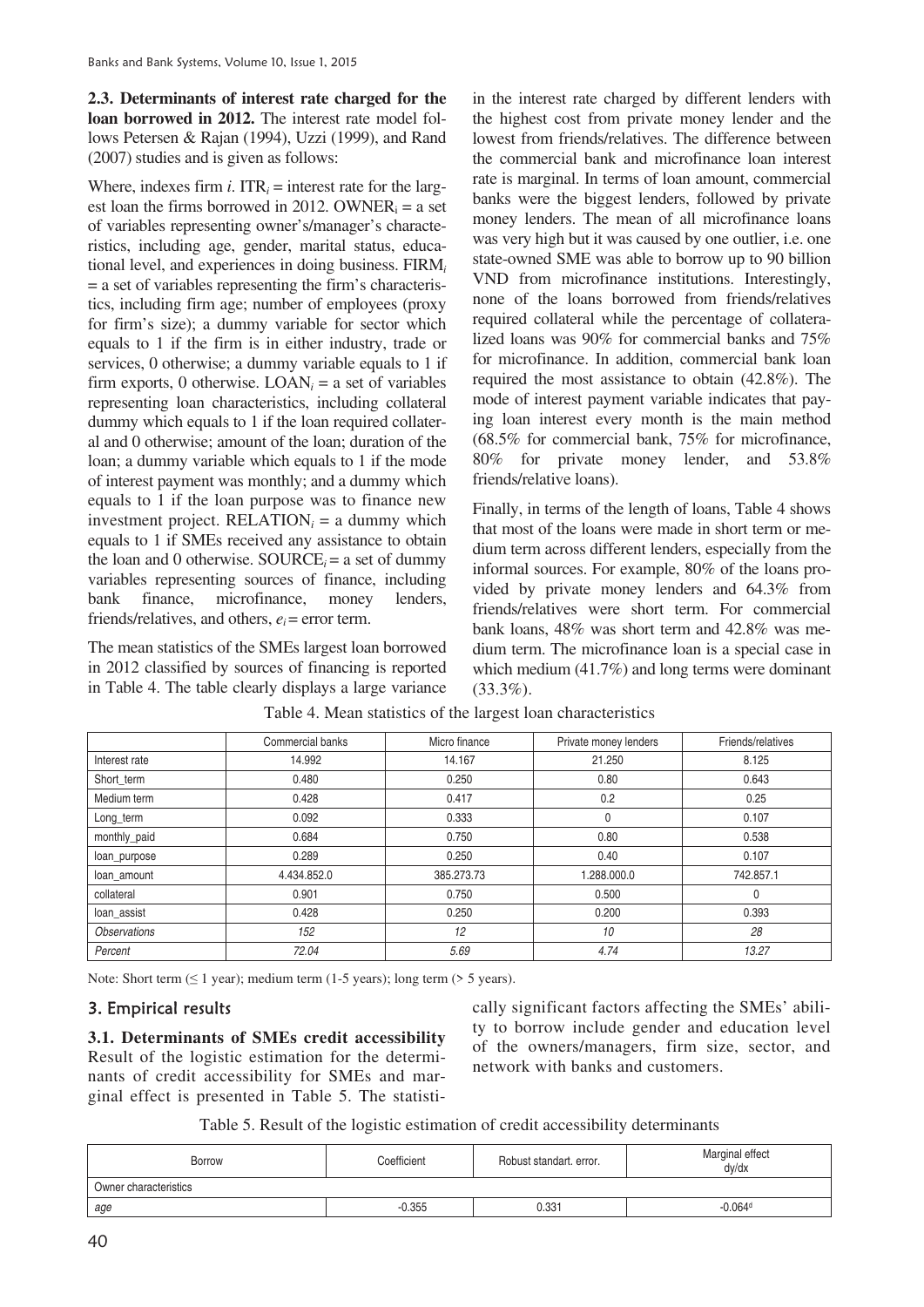| Borrow                      | Coefficient | Robust standart. error. | Marginal effect<br>dy/dx |
|-----------------------------|-------------|-------------------------|--------------------------|
| gender                      | $0.544*$    | 0.298                   | 0.106 <sup>d</sup>       |
| married                     | $-0.619$    | 0.419                   | $-0.100d$                |
| bachelor                    | $-0.775**$  | 0.354                   | $-0.128d$                |
| owner_exp                   | 0.006       | 0.035                   | 0.001                    |
| <b>SMEs Characteristics</b> |             |                         |                          |
| firm_age                    | 0.066       | 0.050                   | 0.012                    |
| size2012                    | $0.046***$  | 0.015                   | 0.008                    |
| sector2                     | $-0.281$    | 0.495                   | $-0.054d$                |
| sector3                     | $-0.487*$   | 0.289                   | $-0.091d$                |
| export                      | $-0.511$    | 0.463                   | $-0.103d$                |
| <b>Networks</b>             |             |                         |                          |
| combank_nw                  | $0.380***$  | 0.096                   | 0.070                    |
| socbank_nw                  | $-0.149$    | 0.109                   | $-0.027$                 |
| friend_nw                   | 0.001       | 0.090                   | 0.000                    |
| customer_nw                 | $-0.158*$   | 0.087                   | $-0.029$                 |
| Creditworthiness            |             |                         |                          |
| acc_book                    | 0.102       | 0.458                   | 0.019d                   |
| _cons                       | 0.394       | 0.796                   |                          |
| Number of observations      | 329         |                         |                          |
| Pseudo R2                   | 0.2044      |                         |                          |

Table 5 (cont.). Result of the logistic estimation of credit accessibility determinants

Note: \*\*\*, \*\*, \* indicate significance level at 1%, 5%, 10%. Marginal effects were calculated at the mean  $\binom{d}{l}$  dy/dx is for discrete change of dummy variable from 0 to 1.

Table 5 shows gender has a significant and positive effect on credit access. Being a male owner increases the probability of obtaining a loan by 10.6%. Our finding is similar with previous studies that revealed female-owned businesses have higher probability of being credit rationed (Drakos & Giannakopoulos, 2011; Muravyev et al., 2009), obtaining less amount of the loans to start their business, using less institutional finance (Sara & Peter, 1998) and more informal/micro finance (Akoten et al., 2006). Our result also supports Rand's (2007) finding that Vietnamese female owned SMEs are more credit constraint than their male counterparts.

The education variable yields somewhat surprising result. The result suggests that, the owner with a bachelor degree or higher had 12.8% lower chance of borrowing a loan than he/she would otherwise have with lower educational level. The education variable is negatively related to credit accessibility which contraditcs to what is reported in the literature (Coleman, 2004b; Fatoki & Asah, 2011; Fatoki & Odeyemi, 2010; Nofsinger & Wang, 2011; Osei-Assibey et al., 2012). Our result contradicts with Le, Sundar, & Nguyen (2006) study that showed positive educational influence the owner's probability of obtaining bank loans. Thanh, Cuong, Dung, & Chieu's (2011) study showed non-significant relationship between owner education and credit accessibility. However, our result strongly supports Coleman (2004b) and Rand's (2007) finding who explained that owners with better knowledge are more likely to know if their loan application will be rejected. Therefore, they choose not to apply in the first place.

Table 5 also shows that higher educated owners/managers are not likely to anticipate difficulties in obtaining a loan (such as rejection of application, complicated government regulations or administrative difficulties in processing the loan) but they are also more cautious in making business decisions, including whether to borrow or not to borrow. About 38% of the surveyed SMEs did not borrow because they either anticipated complicated government regulations or administrative difficulties in processing the loans which increase the opportunity costs of obtaining a loan.

The owner's age coefficient is negative which supports Coleman (2004b) and Vos et al. (2007) studies that younger owners are less risk averse so they are more willing to borrow. Similarly, the marital status and owner experience coefficients are not statistically significant.

With regard to SMEs characteristic variables, firm size and sector are significant determinants of credit accessibility. The firm size coefficient is positively related to the probability to borrow. Our estimation suggests that an additional employee added to the firm increases the probability of the firm to borrow a loan by 0.8%. This result is similar to other studies in developing countries such as China (Okura, 2008), Malawi (Mulaga, 2013), South Africa (Fatoki & Odeyemi, 2010), Kenya (Biggs, Raturi, & Srivastava, 2002),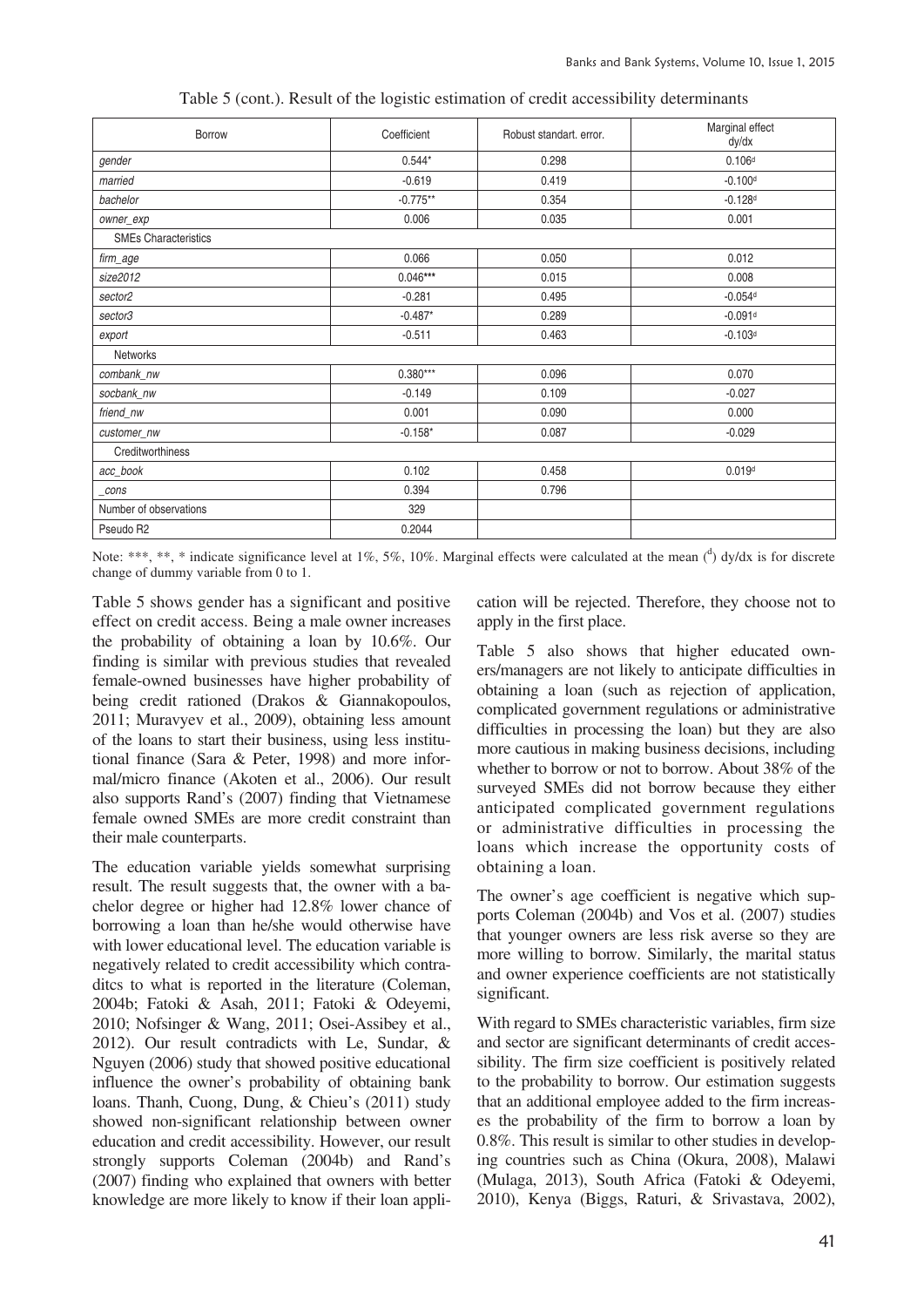India (Allen, Chakrabarti, De, Qian, & Qian, 2012), Mozambique (Byiers et al., 2010), Tanzania (Kira & He, 2012), the UK and US (Vos et al., 2007), and Vietnam (Le, 2012; Malesky & Taussig, 2009; Nguyen & Ramachandran, 2006; Rand, 2007). In terms of sector, firms in the service sector have lower probability to borrow by 9% as compared to industry and trade. This is common since manufacturing is provided more favorable and incentive treatments from the Vietnamese government toward an industrialized economy. The accounting book availability coefficient (used as proxy for creditworthiness) exhibited the expected sign but was not statistically significant.

Table 5 also indicates that network with bank officials is beneficial to obtain a loan. An increase in one level of network with bank officials increased the probability to obtain a loan by 7% and is statistically significant at 1%. Network with social bank official's variable is not statistically significant, indicating that microfinance is not popular in the urban area. The result reveals that a more extensive network with customers reduces the probability to obtain a loan. It is understandable that when a firm can utilize its network with customers, the business is more likely to be successful and therefore it can rely more on retain earnings. Network with friends is also positively related to borrowing but this coefficient is not statistically significant. In summary, there are only two networks that matter to SMEs credit accessibility: network with bank officials and network with customers. The first network improves their chance to get a loan and the second lessen their debt incidence.

**3.2. Determinants of the SMEs loan interest rate.** Result from the OLS estimation for the determinants of SMEs loan interest rate is shown in Table 6. The table presents the model with different set of variables but the results do not vary significantly, illustrating that it does not suffer from multicollinearity. Using Akaike Information Criterion (AIC) and Bayesian Information Criterion (BIC), the result exhibits the most appropriate predictor subset. The result suggests that the important determinants of loan interest rate are loan characteristics, relationship, and source of the loan.

Table 6 shows the firm age coefficient is significant and negatively related to interest rate. This finding is consistent with Diamond (1989) theory of reputation acquisition effect as firms grow older. It also confirms the downward sloping interest rate curve as a function of firm age in Sakai, Uesugi, and Watanabe (2010) empirical test of firms in Japan. The result also shows that SMEs in manufacturing sector paid higher interest rate than services, trade and agriculture sector. This seems somewhat contradictory when SMEs in manufacturing find it easier to obtain loans than other enter

prises in services and trade but paid higher interest rate. A possible explanation is that the privilege in obtaining bank loan is offset by the higher cost of commercial bank loans as compared to lower cost sources such as friends and relatives or trade credits. The result further reveals that 76.5% industrial SMEs in our sample chose commercial bank loan for their largest loan compared to 64% SMEs in the service sector. Furthermore, of the total number of SMEs that borrowed from friends or relative, only 14% are from manufacturing sector while the remaining 86% are from services or trade sector. Other firm characteristics variables, including number of employees and export participation are not statistically significant.

In terms of the loan characteristic, the result shows mode of interest payment is not a statistically significant determinant of interest rate but duration of the loan, loan amount and purpose of the loan are important. First, duration of the loan is negatively related to the interest rate with long term (more than 5 years) loan being significantly cheaper than short term loan (less than 5 years). This is because interest rate was very volatile and unpredictable in 2012. The financial market in Vietnam is heavily regulated and controlled by the government and the market interest rate varies upon government policies on prime rates, discount rate, and refinancing rate. In 2012 alone, the State Bank of Vietnam changed these rates six times, cutting the refinancing rate from 15% per year at the beginning to 9% by the end of the year and the discount rate from 12% to 7%. It is the declining interest rate set by the government over a short period of time that creates a falling interest rate expectation, making the long term interest rate cheaper than the short term. Secondly, as expected, the loan amount is positively associated with the interest rate charged. This is statistically significant at 1% level. In addition, the loan to finance new investment project has higher interest rate than other purposes because investing in a new project is considered riskier than other activities. This is possible from our sample survey where 40% of the loans borrowed from private money lenders were for new investment project while only less than 29% of commercial bank and other source loans were for new investment purposes. Interestingly, our finding differs from Rand's (2007) study in which the author finds a positive relationship between collateral and cost of capital for SMEs in Vietnam. A possible explanation for the difference in our result is the difference in the target SMEs population. Our study concentrates on SMEs in urban area, while majority of SMEs that accessed credit in Rand's (2007) study came from rural area where policy lending (i.e. the government directs state-owned commercial banks to lend to rural SMEs without or with very low collateral requirement) is popular.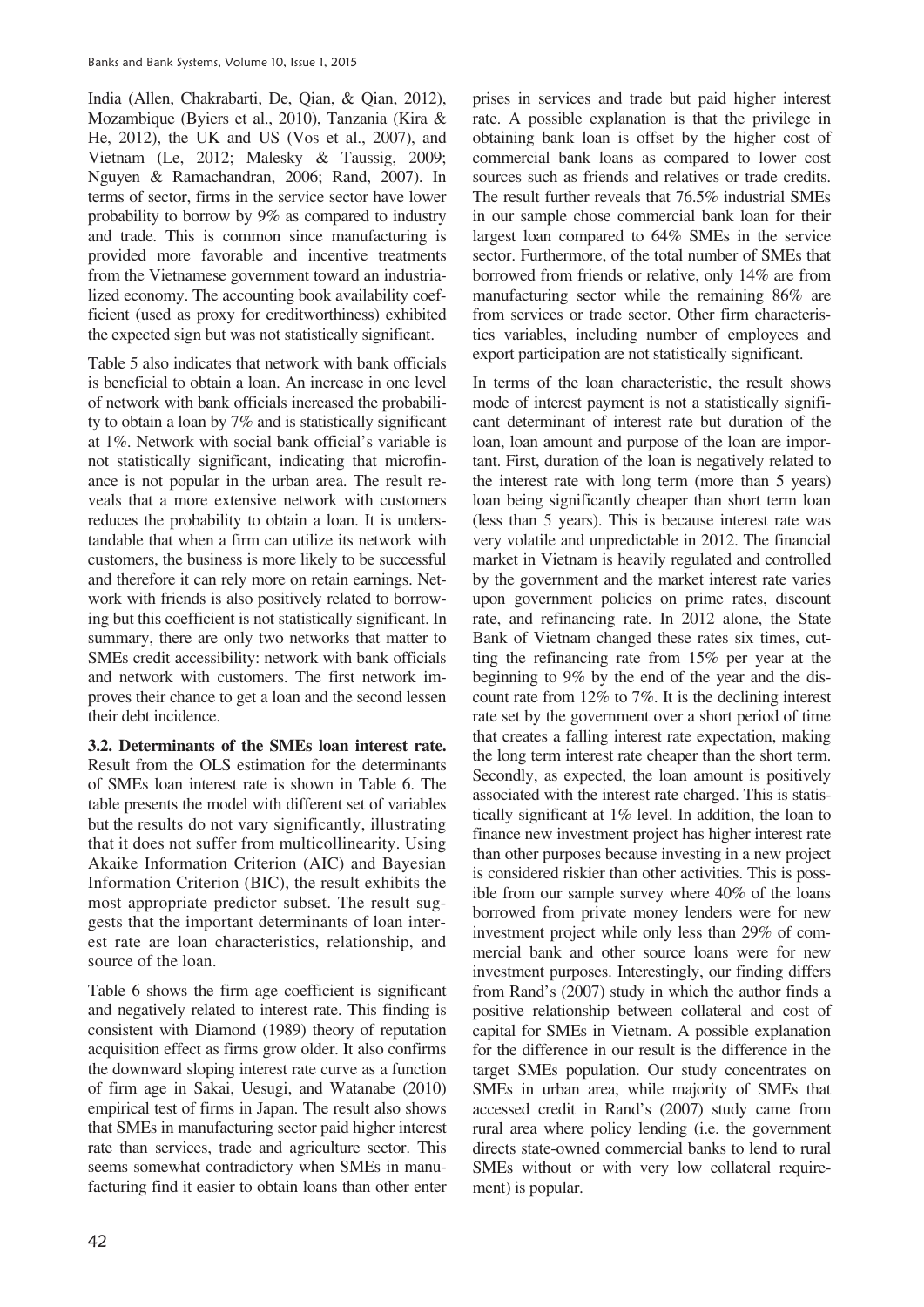The sources of financing and relationship variables yields expected result. The most expensive source of financing is from private money lender, followed by commercial bank loan and microfinance. Borrowing from friends or relative is least costly but the variable is not statistically significant. SMEs that received assistance in obtaining the loan also paid lower interest rate. Our findings are similar to Rand (2007).

| Variables                   | (1)         |              | (2)         |              | (3)         |              | (4)         |            |
|-----------------------------|-------------|--------------|-------------|--------------|-------------|--------------|-------------|------------|
| Owner characteristics       |             |              |             |              |             |              |             |            |
| married                     | 1.108       | (1.019)      |             |              |             |              |             |            |
| gender                      | 0.501       | (0.669)      | 0.432       | (0.664)      |             |              |             |            |
| age                         | 0.460       | (0.800)      | 0.341       | (0.792)      | 0.328       | (0.790)      |             |            |
| bachelor                    | 1.176       | (0.858)      | 1.136       | (0.852)      | 1.218       | (0.869)      | 1.225       | (0.860)    |
| owner_exp                   | $-0.0408$   | (0.059)      | $-0.0387$   | (0.059)      | $-0.0388$   | (0.059)      | $-0.038$    | (0.050)    |
| <b>SMEs characteristics</b> |             |              |             |              |             |              |             |            |
| firm_age                    | $-0.124**$  | (0.0610)     | $-0.123**$  | (0.062)      | $-0.124**$  | (0.0621)     | $-0.137**$  | (0.0617)   |
| size2012                    | 0.0062      | (0.0045)     | 0.0062      | (0.0045)     | 0.006       | (0.0047)     | $0.009*$    | (0.0048)   |
| sector2                     | $1.523*$    | (0.873)      | $1.549*$    | (0.866)      | $1.609*$    | (0.868)      | $1.731**$   | (0.865)    |
| sector3                     | 1.142       | (0.739)      | 1.050       | (0.745)      | 1.080       | (0.752)      | 1.098       | (0.734)    |
| export                      | 1.021       | (0.968)      | 0.863       | (0.977)      | 0.832       | (0.976)      | 0.820       | (0.977)    |
| Loan characteristics        |             |              |             |              |             |              |             |            |
| short_term                  | 0.572       | (0.705)      | 0.522       | (0.711)      | 0.547       | (0.711)      | 0.536       | (0.715)    |
| long_term                   | $-1.485*$   | (0.826)      | $-1.505*$   | (0.841)      | $-1.478*$   | (0.841)      | $-1.469*$   | (0.840)    |
| monthly_paid                | $-0.035$    | (0.737)      | $-0.0099$   | (0.747)      | $-0.041$    | (0.744)      | 0.119       | (0.745)    |
| loan_amount                 | 1.71e-08*** | $(4.54e-09)$ | 1.83e-08*** | $(4.56e-09)$ | 1.81e-08*** | $(4.58e-09)$ | 1.63e-08*** | (4.70e-09) |
| loan_purpose                | 1.686**     | (0.699)      | $1.571**$   | (0.707)      | $1.572**$   | (0.706)      | $1.434**$   | (0.712)    |
| collateral                  | $-0.937$    | (1.134)      | $-1.004$    | (1.144)      | $-0.840$    | (1.129)      | $-0.999$    | (1.133)    |
| Relationship                |             |              |             |              |             |              |             |            |
| loan_assist                 | $-1.728**$  | (0.671)      | $-1.823***$ | (0.659)      | $-1.815***$ | (0.655)      | $-1.772***$ | (0.646)    |
| Sources of financing        |             |              |             |              |             |              |             |            |
| bank                        | $5.000***$  | (1.569)      | $5.202***$  | (1.655)      | 5.060***    | (1.626)      | $3.911**$   | (1.892)    |
| micro                       | $4.259**$   | (1.809)      | $4.471**$   | (1.869)      | 4.387**     | (1.852)      | 3.231       | (2.089)    |
| moneylender                 | 9.937***    | (2.152)      | $10.08***$  | (2.182)      | $10.01***$  | (2.160)      | 8.925***    | (2.304)    |
| friend                      | $-1.744$    | (1.840)      | $-1.723$    | (1.903)      | $-1.751$    | (1.891)      | $-2.882$    | (2.103)    |
| Constant                    | 8.636***    | (2.117)      | $9.701***$  | (1.796)      | 9.964***    | (1.653)      | $11.26***$  | (1.693)    |
| <b>Observations</b>         | 206         |              | 206         |              | 206         |              | 207         |            |
| R-squared                   | 0.420       |              | 0.415       |              | 0.414       |              | 0.406       |            |
| <b>AIC</b>                  | 1196.651    |              | 1196.334    |              | 1194.699    |              | 1203.758    |            |
| BIC                         | 1269.864    |              | 1266.219    |              | 1261.257    |              | 1266.988    |            |

Table 6. Determinants of interest rate charged on SMEs loan

Note: robust standard error in parenthesis. \*\*\*, \*\*, \* indicate significance level at 1%, 5%, 10%.

# **Conclusions**

This study identifies the determinants of credit accessibility and loan interest rate for SMEs in Vietnam in 2012. Owner characteristics, in particular, educational level and gender remain the most important factors in determining the access to credit, followed by SMEs relationship with banks and customers. Further, the results revealed that smaller sized enterprises have less access to credit. With regards to the loan interest rate, the owner characteristics variables are non-significant. The most expensive source of financing is from private money lender, followed by commercial bank loan and microfinance. SMEs borrowed at lower rate if they operate longer in the market, receive assistance from government or if the loan is long term. On the other hand, interest rate is higher when the loan

amount is larger, the purpose of loan is for new investment projects, or if SMEs were in manufacturing or construction sector.

The study results recommend that network, relationship and connections still have great effect over the SMEs credit market in Vietnam and there persist disadvantages for small sized and female-owned enterprises in obtaining a loan. Therefore, any policy that targets to improve SMEs credit accessibility should pay more attention to these two groups of borrowers. In addition, a stable monetary policy is necessary to enable SMEs credit market to be driven by market factors (such as creditworthiness) rather than nonmarket factors such as relationships, sector or owner's demographic characteristics.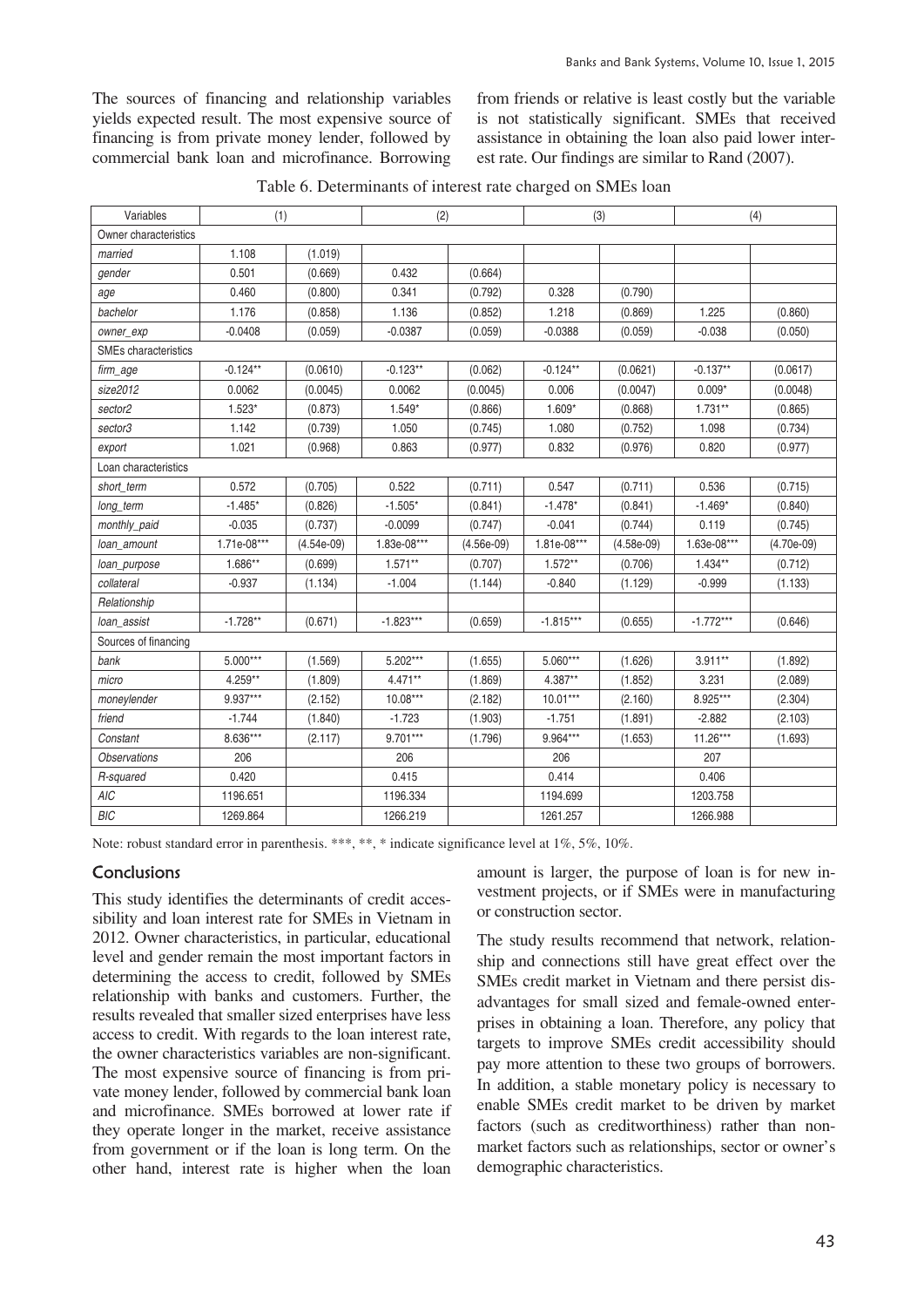#### References

- 1. Akoten, J.E., Sawada, Y. & Otsuka, K. (2006). The determinants of credit access and its impacts on micro and small enterprises: The case of garment producers in Kenya, *Economic development and cultural change*, 54 (4), pp. 927-944, available at: http://dx.doi.org/10.1086/503585.
- 2. Allen, F., Chakrabarti, R., De, S., Qian, J.Q., & Qian, M. (2012). Financing firms in India, *Journal of Financial Intermediation*, 21 (3), pp. 409-445, available at: http://dx.doi.org/10.1016/j.jfi.2012.01.003.
- 3. ASEAN. (2011). Directory of Outstanding ASEAN SMEs 2011. Jakarta: Association of Southeast Asian Nations (ASEAN).
- 4. Atieno, R. (2009). Linkages, access to finance and the performance of small-scale enterprises in Kenya, available at: http://hdl.handle.net/10419/45148.
- 5. Beck, T., Demirgüç-Kunt, A. & Maksimovic, V. (2008). Financing patterns around the world: Are small firms different? *Journal of Financial Economics*, 89 (3), pp. 467-487, available at: http://dx.doi.org/10.1016/j.jfineco. 2007.10.005.
- 6. Ben-Akiva, M. and Lerman, S.R. (1985). Discrete Choice Analysis Theory and Application to Travel. Demand, MIT Press, Cambridge, MA.
- 7. Berger, A.N. & Udell, G.F. (1995). Relationship Lending and Lines of Credit in Small Firm Finance, *The Journal of Business*, 68 (3), pp. 351-381, available at: http://dx.doi.org/10.2307/2353332.
- 8. Bester, H. (1987). The role of collateral in credit markets with imperfect information, *European Economic Review*, 31 (4), pp. 887-899, available at: http://dx.doi.org/10.1016/0014-2921 (87) 90005-5.
- 9. Biggs, T., Raturi, M. & Srivastava, P. (2002). Ethnic networks and access to credit: evidence from the manufacturing sector in Kenya, *Journal of Economic Behavior & Organization*, 49 (4), pp. 473-486, available at: http://dx.doi.org/10.1016/S0167-2681 (02)00030-6.
- 10. Bigsten, A., Collier, P., Dercon, S., Fafchamps, M., Gauthier, B., Gunning, J.W., Zeufack, A. (2003). Credit Constraints in Manufacturing Enterprises in Africa, *Journal of African Economies*, 12 (1), pp. 104-125, available at: http://dx.doi.org/10.1093/jae/12.1.104.
- 11. Bougheas, S., Mizen, P., &Yalcin, C. (2006). Access to external finance: Theory and evidence on the impact of monetary policy and firm-specific characteristics, *Journal of Banking & Finance*, 30 (1), pp. 199-227, available at: http://dx.doi.org/10.1016/j.jbankfin.2005.01.002.
- 12. Byiers, B., Rand, J., Tarp, F., & Bentzen, J. (2010). Credit demand in Mozambican manufacturing, *Journal of International Development*, 22 (1), pp. 37-55, available at: http://dx.doi.org/10.1002/jid.1558.
- 13. Coleman, S. (2004a). Access to Debt Capital for Women- and Minority-Owned Small Firms: Does Educational Attainment Have an Impact? *Journal of Developmental Entrepreneurship*, 9 (2), pp. 127-143.
- 14. Coleman, S. (2004b). The role of education and experience in small firm access to bank loans: is there a link? *Journal of Business and Entrepreneurship*, 16 (1), pp. 1-16.
- 15. Dabla-Norris, E. & Koeda, J. (2008). Informality and bank credit: evidence from firm-level data: International Monetary Fund, Middle East and Central Asia Department.
- 16. DALBERG. (2011). Report on Support to SMEs in Developing Countries Through Financial Intermediaries: Dalberg Global Development Advisors.
- 17. deKok, J., Vroonhof, P., Verhoeven, W., Timmermans, N., Kwaak, T., Snijders, J. & Westhof, F. (2011). Do SMEs create more and better jobs? Available from internet: http://ec.europa.eu/enterprise/policies/sme/factsfiguresanalysis/performance-review/pdf/do-smescreate-more-and-better-jobs\_en. pdf. Zoetermeer: EIM Business & Policy Research.
- 18. Degryse, H. & Van Cayseele, P. (2000). Relationship Lending within a Bank-Based System: Evidence from European Small Business Data, *Journal of Financial Intermediation*, 9 (1), pp. 90-109, available at: http://dx.doi.org/10.1006/jfin.1999.0278.
- 19. Demirgüç-Kunt, T.B.A. & Levine, R. (2005). Law and Firms' Access to Finance, *American Law and Economics Review*, 7 (1), pp. 211-252, available at: http://dx.doi.org/10.1093/aler/ahi006.
- 20. Diamond, D.W. (1989). Reputation Acquisition in Debt Markets, *Journal of Political Economy*, 97 (4), pp. 828-862. available at: http://dx.doi.org/10.2307/1832193.
- 21. Doing Business. (2012). World Bank Database. Retrieved from: http://data.worldbank.org/data-catalog/doing-businessdatabase.
- 22. Drakos, K. & Giannakopoulos, N. (2011). On the determinants of credit rationing: Firm-level evidence from transition countries, *Journal of International Money and Finance*, 30 (8), pp. 1773-1790, available at: http://dx.doi.org/10.1016/j.jimonfin. 2011.09.004.
- 23. ESCAP. (2011). Asia-Pacific Trade and Investment Report 2011, Post-crisis trade and investment opportunities. New York: United Nation: Economic and Social Commission for Asia and the Pacific.
- 24. Fatoki, O. & Asah, F. (2011). The Impact of Firm and Entrepreneurial Characteristics on Access to Debt Finance by SMEs in King Williams' Town, South Africa, *International Journal of Business and Management*, 6 (8), pp. 170-179, available at: http://dx.doi.org/10.5539/ijbm.v6n8p170.
- 25. Fatoki, O. & Odeyemi, A. (2010). Which New Small and Medium Enterprises in South Africa Have Access to Bank Credit? *International Journal of Business and Management*, 5 (10), p. 128.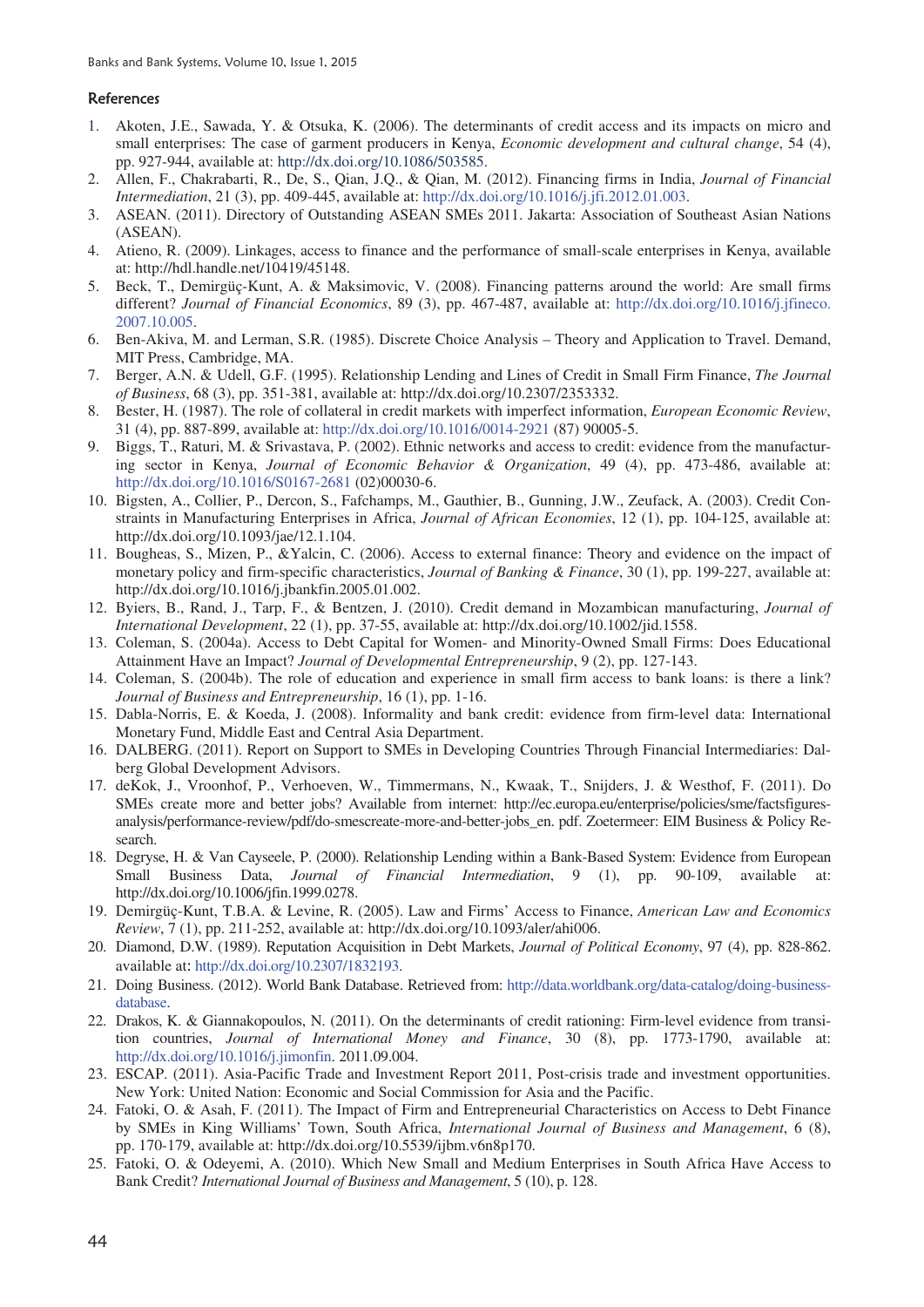- 26. Fraser, S., Bhaumik, S. & Wright, M. (2013). What Do We Know About The Relationship Between Entrepreneurial Finance and Growth? UK: Enterprise Research Center (ERC).
- 27. GSO. (2013). Interim Results of the 2012 Establishment Census. Hanoi: Vietnam General Statistics Office.
- 28. Greene, W.H. (2000). Econometric Analysis, 4th ed., Prentice Hall, Upper Saddle River, New Jersey.
- 29. Harrison, R.T. & Mason, C.M. (2007). Does Gender Matter? Women Business Angels and the Supply of Entrepreneurial Finance, *Entrepreneurship Theory and Practice*, 31 (3), pp. 445-472, available at: http://dx.doi.org/10.1111/j.1540- 6520.2007.00182.x.
- 30. Hernández-Cánovas, G. & Martínez-Solano, P. (2010). Relationship lending and SME financing in the continental European bank-based system, *Small Business Economics*, 34 (4), pp. 465-482, available at: http://dx.doi.org/10.1007/s11187-008-9129-7.
- 31. Hobohm, S. (2001). Small and Medium-Sized Enterprises in Economic Development: The UNIDO Experience. *Journal of Economic Cooperation*, 22 (1), pp. 1-42.
- 32. Irwin, D. & Scott, J.M. (2010). Barriers faced by SMEs in raising bank finance, *International Journal of Entrepreneurial Behaviour & Research*, 16 (3), pp. 245-259, available at: http://dx.doi.org/10.1108/13552551011042816.
- 33. Kim, B.M., Widdows, R. and Yilmazer, T. (2005). The Determinants of Consumers' Adoption of Internet Banking. Proceedings of the Consumer Behavior and Payment Choice 2005 Conference, Boston, MA.
- 34. Kira, A.R. & He, Z. (2012). The Impact of Firm Characteristics in Access of Financing by Small and Mediumsized Enterprises in Tanzania, *International Journal of Business and Management*, 7 (24), p. 108, available at: http://dx.doi.org/10.5539/ijbm.v7n24p108.
- 35. Le. (2012). What Determines the Access to Credit by SMEs? A Case Study in Vietnam, *Journal of Management Research*, 4 (4), pp. 90-115, available at: http://dx.doi.org/10.5296/jmr.v4i4.1838.
- 36. Le, Sundar, V. & Nguyen, T.V. (2006). Getting bank financing: A study of Vietnamese private firms, *Asia Pacific Journal of Management*, 23 (2), pp. 209-209, available at: http://dx.doi.org/10.1007/s10490-006-7167-8.
- 37. Mac AnBhaird, C. & Lucey, B. (2010). Determinants of capital structure in Irish SMEs, *Small Business Economics*, 35 (3), pp. 357-375, available at: http: http://dx.doi.org/10.1007/s11187-008-9162-6.
- 38. Maddala, G.S. (1993). The Econometrics of Panel Data, Elgar, Aldershot, Brookfield, VT.
- 39. Malesky, E.J. & Taussig, M. (2009). Where Is Credit Due? Legal Institutions, Connections, and the Efficiency of Bank Lending in Vietnam, *Journal of Law, Economics, and Organization*, 25 (2), pp. 535-578, available at: http://dx.doi.org/ 10.1093/jleo/ewn011.
- 40. Menkhoff, L., Neuberger, D. & Suwanaporn, C. (2006). Collateral-based lending in emerging markets: Evidence from Thailand, *Journal of Banking & Finance*, 30 (1), pp. 1-21, available at: http://dx.doi.org/ 10.1016/j.jbankfin.2004.12.004.
- 41. Moro, A. & Fink, M. (2013). Loan managers' trust and credit access for SMEs, *Journal of Banking & Finance*, 37 (3), pp. 927-936, available at: http://dx.doi.org/10.1016/j.jbankfin.2012.10.023.
- 42. MPI. (2012). White paper on small and medium sized enterprises in Vietnam 2011. Hanoi: Ministry of Planning and Investment: Agency for enterprise development.
- 43. MPI. (2005). *Small and Medium sized Enterprises Development Plan 2006 2010 and Action Plan for Its Implementation - First draft*. Hanoi: Vietnam Ministry of Planning and Investment. Retrieved from: http://www.business.gov.vn/assets/f438e671ef144765a8a1f6ab43b1b922.pdf.
- 44. Mulaga, A.N. (2013). Analysis of External Financing Use: A Study of Small and Medium Enterprises in Malawi, *International Journal of Business & Management*, 8 (7), pp. 55-64, available at: http://dx.doi.org/ 10.5539/ijbm.v8n7p55.
- 45. Muravyev, A., Talavera, O. & Schäfer, D. (2009). Entrepreneurs'gender and financial constraints: evidence from international data, *Journal of Comparative Economics*, 37 (2), pp. 270-286, available at: http://dx.doi.org/10.1016/ j.jce.2008.12.001.
- 46. Nguyen, T.D.K. & Ramachandran, N. (2006). Capital structure in small and medium-sized enterprises: the case of Vietnam, *ASEAN Economic Bulletin*, 23 (2), pp. 192-211, available at: http://dx.doi.org/10.1355/AE23-2D.
- 47. Nofsinger, J.R. & Wang, W. (2011). Determinants of start-up firm external financing worldwide, *Journal of Banking & Finance*, 35 (9), pp. 2282-2294, available at: http://dx.doi.org/10.1016/j.jbankfin.2011.01.024.
- 48. OECD. (1998). Small Businesses, Job Creation and Growth: Facts, Obstacles and Best Practices. Retrieved from: http://www.oecd.org/industry/smesandentrepreneurship/2090740.pdf.
- 49. Okura, M. (2008). Firm Characteristics and Access to Bank Loans: An Empirical Analysis of Manufacturing SMEs in China, *International Journal of Business & Management Science*, 1 (2), pp. 165-186.
- 50. Osei-Assibey, E., Bokpin, G.A. & Twerefou, D.K. (2012). Microenterprise financing preference, *Journal of Economic Studies*, 39 (1), pp. 84-105, available at: http://dx.doi.org/10.1108/01443581211192125.
- 51. Peci, F., Kutllovci, E., Tmava, Q., & Shala, V. (2012). Small and Medium Enterprises Facing Institutional Barriers in Kosovo, *International Journal of Marketing Studies*, 4 (1), p. 95, available at: http://dx.doi.org/ 10.5539/ijms.v4n1p95.
- 52. Petersen, M.A. & Rajan, R.G. (1994). The Benefits of Lending Relationships: Evidence from Small Business Data, *The Journal of Finance*, 49 (1), pp. 3-37, available at: http://dx.doi.org/10.2307/2329133.
- 53. Rand, J. (2007). "Credit Constraints and Determinants of the Cost of Capital in Vietnamese Manufacturing", *Small Business Economics*, 29 (1-2), p. 1, available at: http://dx.doi.org/10.1007/s11187-005-1161-2.